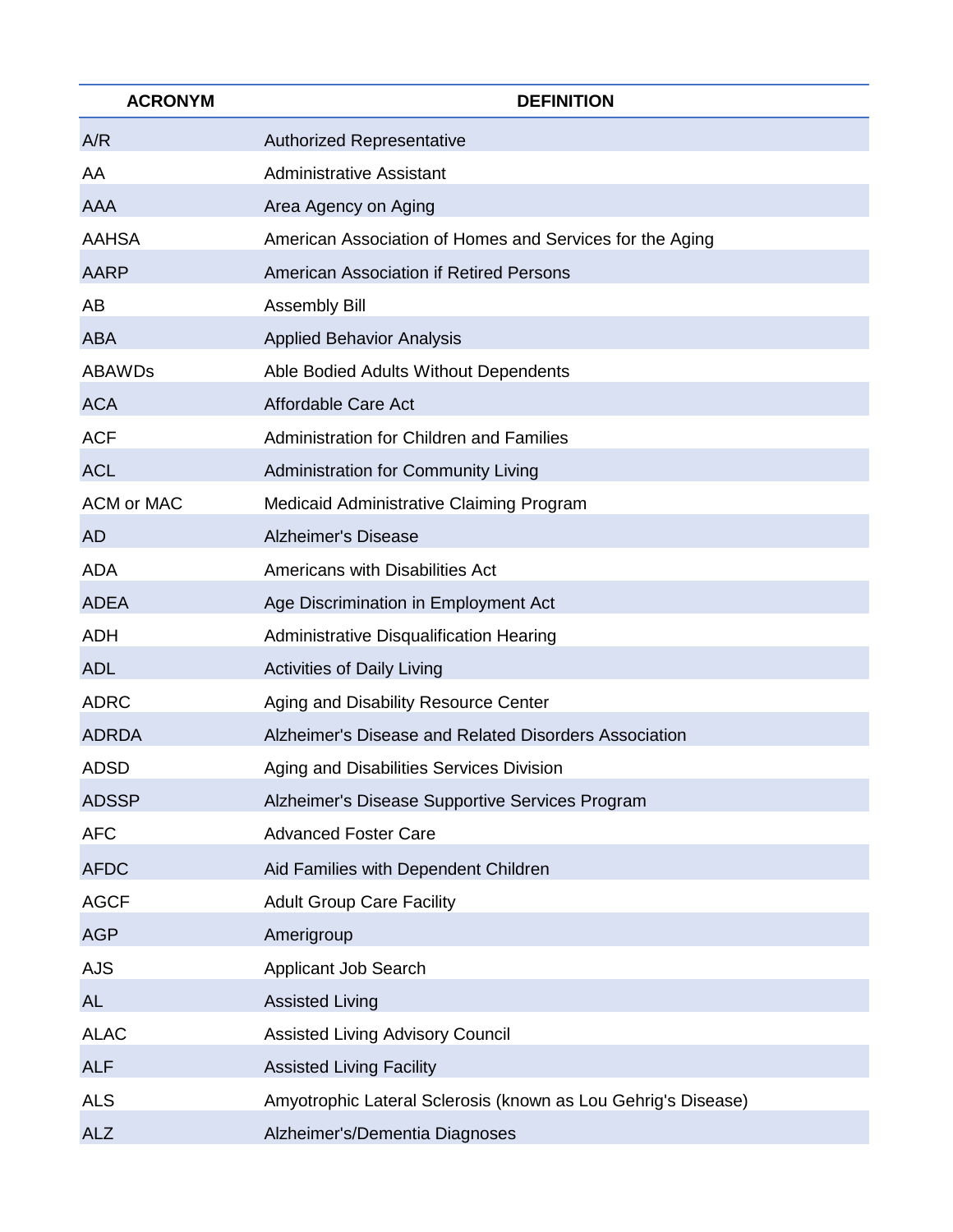| <b>AMCHP</b>  | Association of Maternal and Child Health Programs                                         |
|---------------|-------------------------------------------------------------------------------------------|
| <b>AMPS</b>   | Application Modernization and Productivity Services                                       |
| AoA           | Administration on Aging                                                                   |
| <b>AOC</b>    | Administrative Outreach Claiming                                                          |
| <b>AOD</b>    | Alcohol and Other Drugs                                                                   |
| <b>AOT</b>    | <b>Assisted Outpatient Treatment</b>                                                      |
| <b>APS</b>    | <b>Adult Protective Services</b>                                                          |
| <b>AR</b>     | At Risk                                                                                   |
| <b>ARRA</b>   | American Recovery and Reinvestment Act                                                    |
| <b>ASA</b>    | American Society on Aging                                                                 |
| <b>ASC</b>    | Ambulatory Surgery Center or Aging Services Continuum or Advocate,<br>Support, Coordinate |
| <b>ASL</b>    | American Sign Language                                                                    |
| <b>ASPR</b>   | Assistant Secretary for Preparedness and Response                                         |
| <b>ASTHO</b>  | Association of State and Territorial Health Officials                                     |
| AT            | Assistive Technology                                                                      |
| <b>ATAP</b>   | Autism Treatment Assistance Program                                                       |
| <b>ATT</b>    | Attendant                                                                                 |
| <b>BA</b>     | <b>Budget Account</b>                                                                     |
| <b>BDR</b>    | <b>Bill Draft Request</b>                                                                 |
| <b>BHWC</b>   | <b>Behavioral Health and Wellness Council</b>                                             |
| <b>BOE</b>    | <b>Board of Examiners</b>                                                                 |
| <b>BOH</b>    | <b>Board of Health</b>                                                                    |
| <b>BPR</b>    | <b>Business Process Re-engineering</b>                                                    |
| <b>BST</b>    | <b>Basic Skills Training</b>                                                              |
| <b>BUY-IN</b> | Payments by a Public Assistance Agency of Medicare Part A & B Insurance<br>Premiums       |
| <b>BVH</b>    | <b>Behavioral Health</b>                                                                  |
| CAC           | <b>Communication Access Council</b>                                                       |
| <b>CAP</b>    | Corrective Action Plan or Cost Allocation Plan                                            |
| <b>CASAT</b>  | Center for the Application of Substance Abuse Technologies                                |
| <b>CBC</b>    | <b>Community Based Care</b>                                                               |
| CC            | <b>Carson City</b>                                                                        |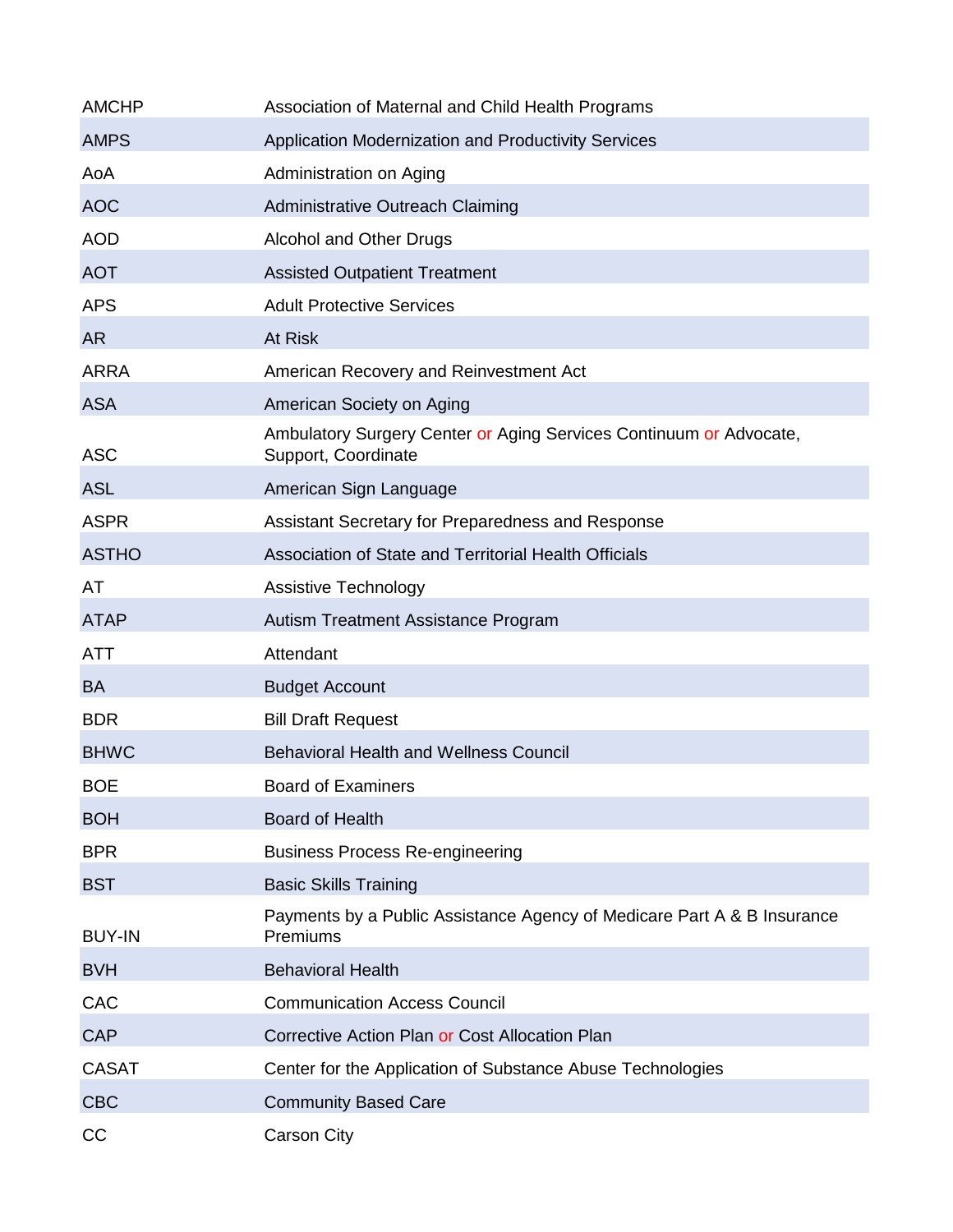| cc           | Copy                                                                                                         |
|--------------|--------------------------------------------------------------------------------------------------------------|
| <b>CCAC</b>  | <b>Continuing Care Accreditation Commission</b>                                                              |
| <b>CCBHC</b> | <b>Certified Community Behavioral Health Clinic</b>                                                          |
| <b>CCDBG</b> | <b>Child Care Development Block Grant</b>                                                                    |
|              |                                                                                                              |
| <b>CCDF</b>  | <b>Child Care Development Fund</b>                                                                           |
| <b>CCDFS</b> | <b>Clark County Department of Family Services</b>                                                            |
| <b>CCRC</b>  | <b>Continuing Care Retirement Community</b>                                                                  |
| <b>CCWIS</b> | Comprehensive Child Welfare Information System                                                               |
| <b>CDC</b>   | <b>Centers for Disease Control and Prevention</b>                                                            |
| <b>CDI</b>   | Certified Deaf Interpreter - An interpreter who is Deaf and serves to bridge<br>cultural and language issues |
| <b>CDR</b>   | <b>Child Death Review</b>                                                                                    |
| <b>CHIP</b>  | Children's Health Insurance Program or Community Home-Based Initiative<br>Program                            |
| <b>CM</b>    | <b>Case Management</b>                                                                                       |
| <b>CMH</b>   | <b>Children's Mental Health</b>                                                                              |
| <b>CMS</b>   | The Federal Centers for Medicare and Medicaid Services                                                       |
| CO           | <b>Carson Office</b>                                                                                         |
| <b>COA</b>   | Commission on Aging                                                                                          |
| COG          | <b>Council of Government</b>                                                                                 |
| <b>COLA</b>  | Cost of Living Adjustment                                                                                    |
| <b>COPD</b>  | <b>Chronic Obstructive Pulmonary Disease</b>                                                                 |
| <b>COPE</b>  | Community Service Options Program for the Elderly                                                            |
| <b>CP</b>    | <b>Cerebral Palsy</b>                                                                                        |
| <b>CPART</b> | <b>Conflict Prevention and Response Training</b>                                                             |
| <b>CPS</b>   | <b>Child Protective Services</b>                                                                             |
| <b>CR</b>    | <b>Caretaker Relative</b>                                                                                    |
| <b>CSBG</b>  | <b>Community Service Block Grant</b>                                                                         |
| <b>CSEP</b>  | <b>Child Support Enforcement Program</b>                                                                     |
| <b>CSG</b>   | <b>Council of State Government</b>                                                                           |
| <b>CSI</b>   | <b>Cooperatively Served Individual</b>                                                                       |
| <b>CSPD</b>  | Commission on Services to Persons with Disabilities                                                          |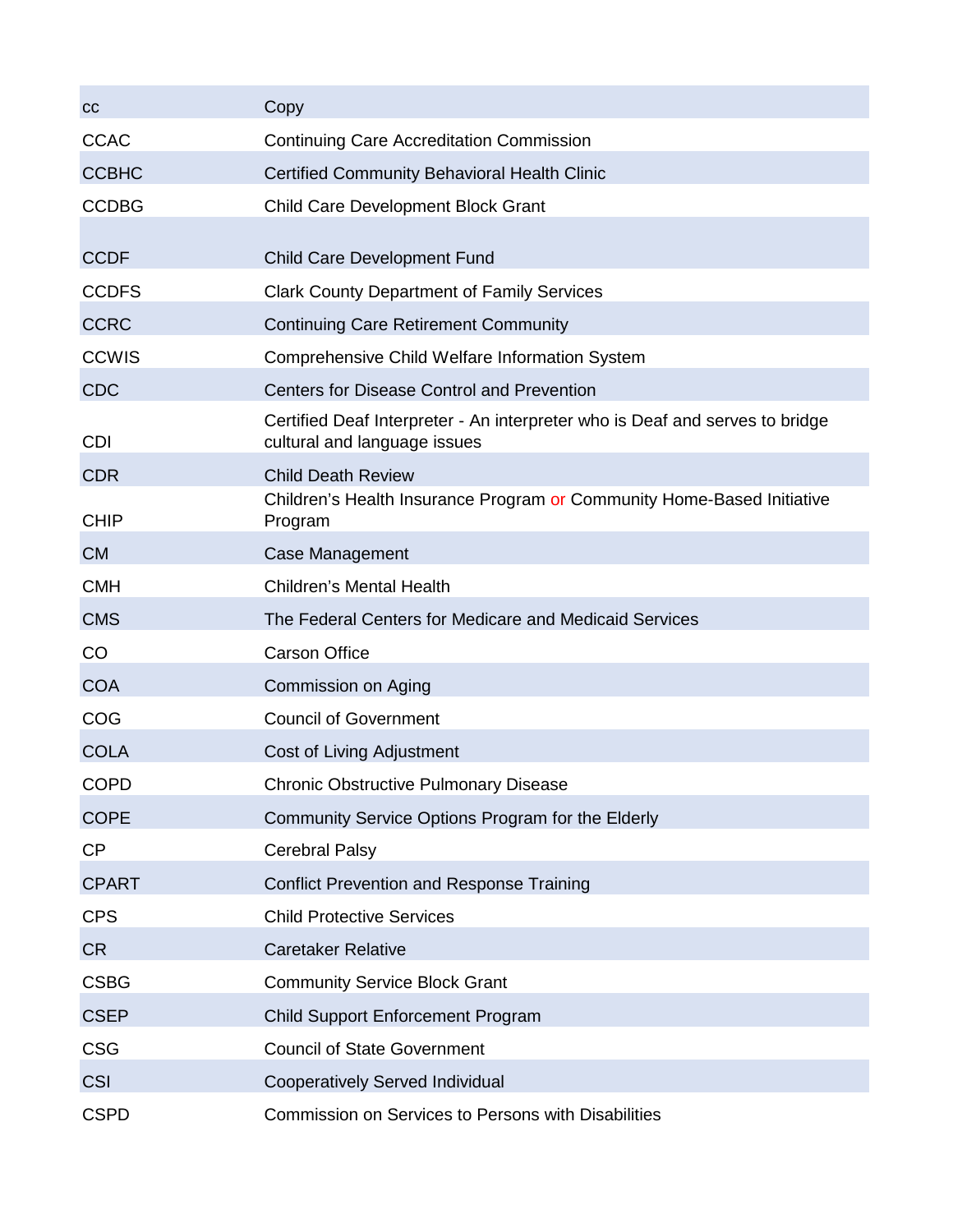| <b>CSU</b>    | <b>Customer Service Unit</b>                           |
|---------------|--------------------------------------------------------|
| <b>CW</b>     | <b>Child Welfare</b>                                   |
| <b>CWEP</b>   | <b>Community Work Experience Program</b>               |
| <b>CYC</b>    | <b>Caliente Youth Center</b>                           |
| <b>DAFS</b>   | <b>District Attorney Family Support</b>                |
| <b>DAG</b>    | <b>Deputy Attorney General</b>                         |
| <b>DAS</b>    | Division for Aging Services - June 30,2009             |
| <b>DAY</b>    | Day Care                                               |
| <b>DC</b>     | Discharged or Diagnostic Code                          |
| <b>DCFS</b>   | Nevada Division of Child and Family Services           |
| <b>DD</b>     | Developmental Disabilities or Developmentally Disabled |
| <b>DETR</b>   | Department of Employment, Training and Rehabilitation  |
| <b>DFSP</b>   | Disaster Food Stamp Program                            |
| <b>DHCFP</b>  | Nevada Division of Health Care Financing and Policy    |
| <b>DHHARC</b> | Deaf and Hard of Hearing Resource Center               |
| <b>DHHS</b>   | Department of Health and Human Services                |
| <b>DHR</b>    | Department of Human Resources                          |
| <b>DIAL</b>   | <b>Dialysis</b>                                        |
| <b>DISC</b>   | Document Imaging System Center                         |
| <b>DME</b>    | <b>Durable Medical Equipment</b>                       |
| <b>DMHSAS</b> | Department of Mental Health & Substance Abuse Services |
| DO            | Director's Office or District Office                   |
| <b>DOB</b>    | Date of Birth                                          |
| <b>DOL</b>    | Department of Labor                                    |
| <b>DOP</b>    | Date of Payment                                        |
| <b>DOS</b>    | Date of Service                                        |
| <b>DPBH</b>   | Division of Public and Behavioral Health               |
| <b>DSH</b>    | Disproportionate Share Hospital                        |
| <b>DSM</b>    | Diagnostic and Statistical Manual of Mental Disorders  |
| <b>DWIP</b>   | Disabled Waiver Initiative Program                     |
| <b>DWSS</b>   | Division of Welfare and Supportive Services            |
| <b>DWTC</b>   | <b>Desert Willow Treatment Center</b>                  |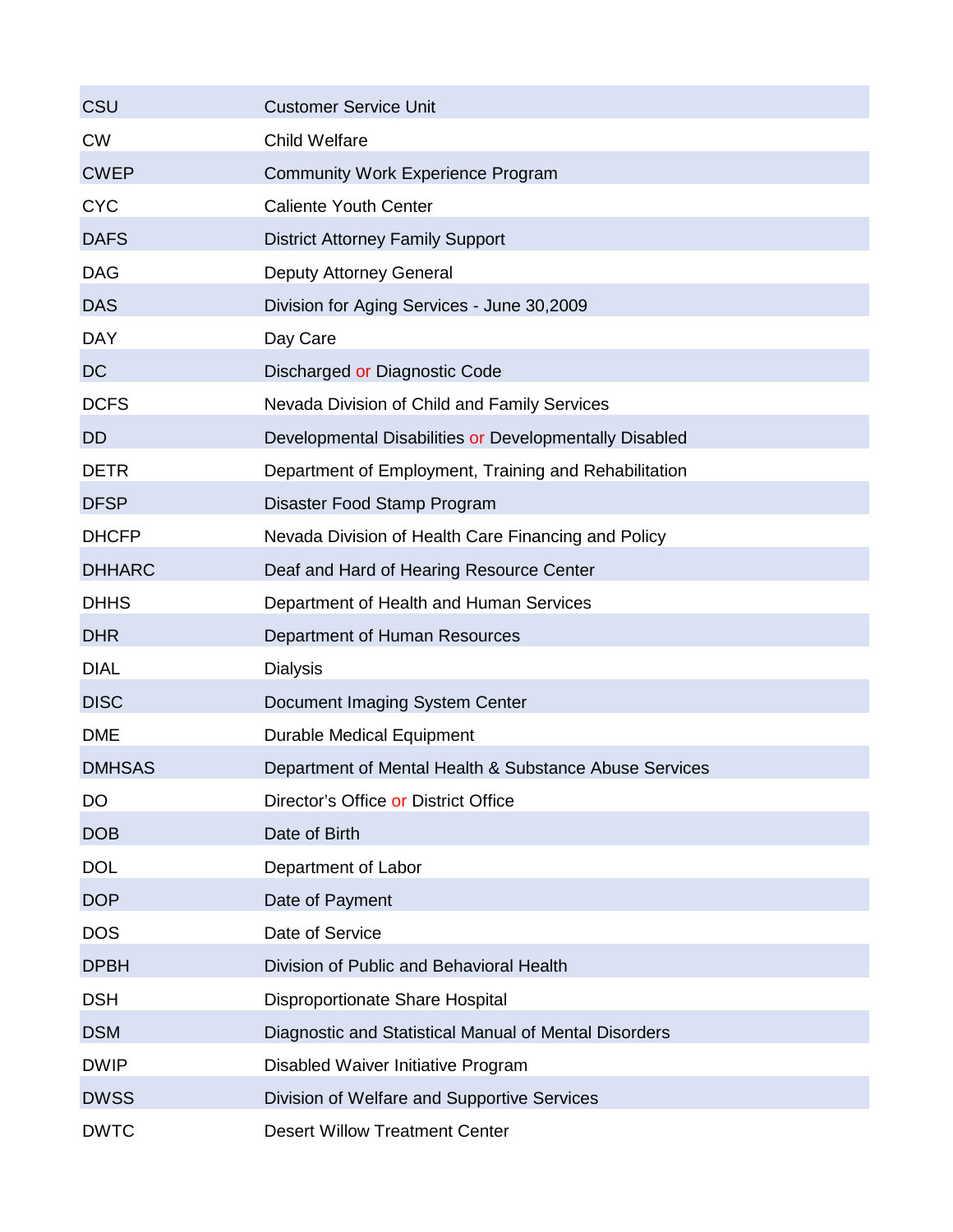| E&P          | <b>Eligibility &amp; Payment Unit</b>                                 |
|--------------|-----------------------------------------------------------------------|
| E&SS         | <b>Employment and Support Services Unit</b>                           |
| E&T          | <b>Employment and Training Programs</b>                               |
| EA           | <b>Emergency Assistance</b>                                           |
| EAP          | <b>Energy Assistance Program</b>                                      |
| EB           | Evidenced-based                                                       |
| <b>EBT</b>   | <b>Electronic Benefit Transfer</b>                                    |
| <b>ECHO</b>  | <b>Extension for Community Health Outcomes</b>                        |
| <b>EDB</b>   | <b>Medicare Enrollment Database</b>                                   |
| E-DRS        | Electronic Disqualified Recipient System (SNAP)                       |
| <b>EFT</b>   | <b>Electronic Funds Transfer</b>                                      |
| EI           | Early Intervention                                                    |
| <b>EIPA</b>  | Educational Interpreter Proficiency Assessment (Not a certification.) |
| <b>EIS</b>   | <b>Early Intervention Services</b>                                    |
| <b>EITC</b>  | <b>Earned Income Tax Credit</b>                                       |
| <b>EITS</b>  | <b>Enterprise Information Technology Services</b>                     |
| <b>EL</b>    | Elko                                                                  |
| <b>EMR</b>   | <b>Electronic Medical Record</b>                                      |
| <b>EMS</b>   | <b>Emergency Medical Systems</b>                                      |
| <b>EOB</b>   | Equal Opportunity Board or Explanation of Benefits                    |
| <b>EPS</b>   | <b>Elder Protective Services</b>                                      |
| <b>EPSDT</b> | Early and Periodic Screen, Diagnostic, and Treatment                  |
| <b>ER</b>    | <b>Elder Rights</b>                                                   |
| <b>EVES</b>  | <b>Electronic Verification for Eligibility System</b>                 |
| <b>EVS</b>   | <b>Eligibility Verification System</b>                                |
| <b>FAME</b>  | Food Stamps, TANF, Medicaid Eligibility                               |
| <b>FDA</b>   |                                                                       |
|              | <b>Federal Drug Administration</b>                                    |
| FE           | Frail and Elderly                                                     |
| <b>FEMA</b>  | <b>Federal Emergency Management Agency</b>                            |
| <b>FFP</b>   | <b>Federal Financial Participation</b>                                |
| <b>FFS</b>   | <b>Fee For Service</b>                                                |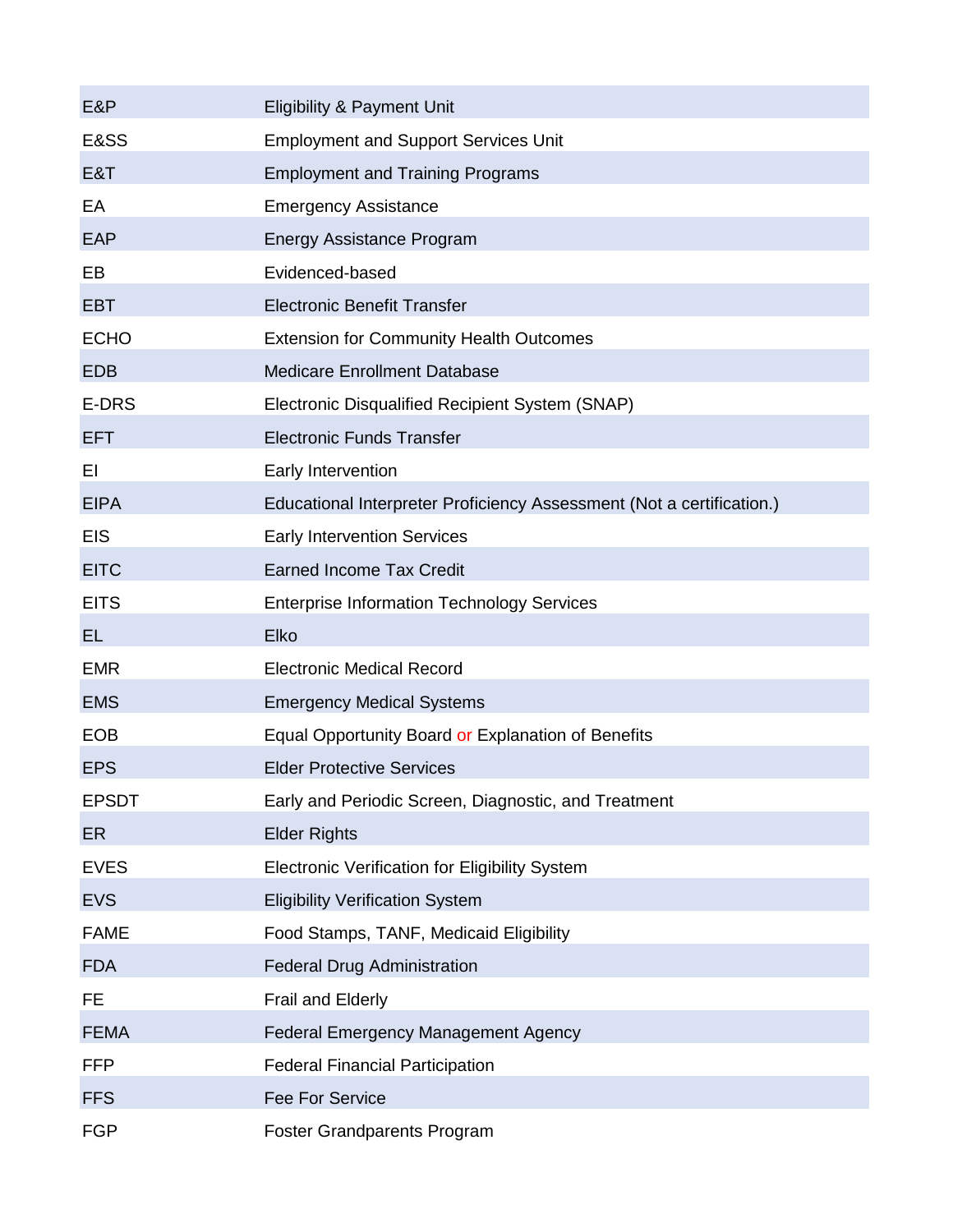| <b>FMAP</b>    | <b>Federal Medical Assistance Percentage</b>                |
|----------------|-------------------------------------------------------------|
| <b>FNS</b>     | <b>Food and Nutrition Services</b>                          |
| <b>FPL</b>     | <b>Federal Poverty Level</b>                                |
| <b>FPLS</b>    | <b>Federal Parent Locator Service</b>                       |
| <b>FPO</b>     | <b>Family Programs Office</b>                               |
| <b>FRC</b>     | <b>Family Resource Center</b>                               |
| <b>FTE</b>     | <b>Full-time Equivalent</b>                                 |
| <b>FTI</b>     | <b>Federal Tax Income</b>                                   |
| FY             | <b>Fiscal Year</b>                                          |
| G01            | Governor Recommends Budget                                  |
| <b>GCWP</b>    | Group Care Waiver Program                                   |
| <b>GEC</b>     | <b>Geriatric Education Center</b>                           |
| <b>GFCA</b>    | <b>Grantee for Community Access</b>                         |
| <b>HC</b>      | Home Care                                                   |
| <b>HCBS</b>    | Home and Community-Based Services                           |
| <b>HCFA</b>    | <b>Health Care Financing Administration</b>                 |
| <b>HCGP</b>    | Health Care Guidance Program                                |
| <b>HCQC</b>    | <b>Health Care Quality and Compliance</b>                   |
| HH/HHA         | Home Health/Home Health Agency                              |
| <b>HIPAA</b>   | Health Insurance Portability and Accountability Act of 1996 |
| <b>HIRC</b>    | Homes for Individual Residential Care                       |
| <b>HM/HMKR</b> | Homemaker or Homemaker Program                              |
| <b>HMO</b>     | Health Maintenance Organization                             |
| <b>HOS</b>     | Hospice                                                     |
| <b>HRSA</b>    | <b>Health Resources and Services Administration</b>         |
| <b>HSAG</b>    | <b>Health Services Advisory Group</b>                       |
| <b>HUD</b>     | Department of Housing and Urban Development                 |
| HV             | <b>Home Visit</b>                                           |
| <b>HX</b>      | <b>History</b>                                              |
| 18R            | <b>Investigations and Recovery</b>                          |
| IADL's         | Instrumental Activities of Daily Living                     |
| ICC            | <b>Interagency Coordinating Council</b>                     |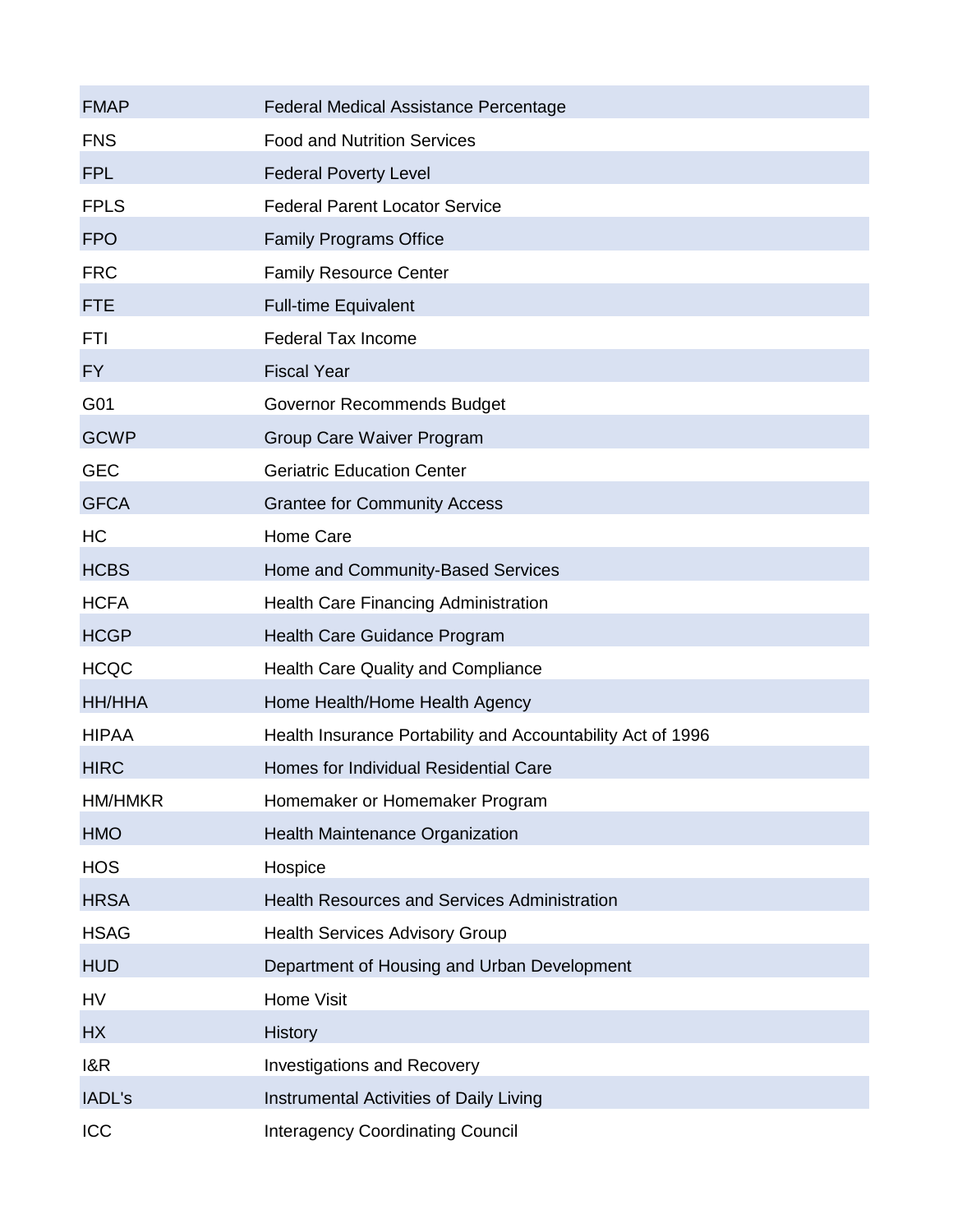| <b>ICF/ICFMR</b>   | Intermediate Care Facility/Intermediate Care Facility for the Mentally Retarded |
|--------------------|---------------------------------------------------------------------------------|
| <b>ICJ</b>         | Interstate Compact for Juveniles                                                |
| <b>ICPC</b>        | Interstate Compact on the Placement of Children                                 |
| <b>ICWA</b>        | Indian Child Welfare Act                                                        |
| ID                 | <b>Intellectual Disabilities</b>                                                |
| <b>IDEA</b>        | Individuals with Disabilities Education Act                                     |
| <b>IDEA Part C</b> | Individuals with Disabilities Education Act, Early Intervention Services office |
| <b>IEP</b>         | Individualized Education Plan                                                   |
| <b>IEVS</b>        | Income & Eligibility Verification System                                        |
| <b>IFC</b>         | <b>Interim Finance Committee</b>                                                |
| <b>IFG</b>         | Individual and Family Grant                                                     |
| <b>IFSP</b>        | Individualized Family Service Plan                                              |
| <b>IGT</b>         | Inter-governmental Transfer                                                     |
| IL                 | Independent Living                                                              |
| <b>ILC</b>         | Independent Living/Independent Living Centers                                   |
| <b>ILG</b>         | Independent Living Grant                                                        |
| <b>ILP</b>         | Independent Living Program                                                      |
| <b>ILS</b>         | <b>Independent Living Specialist</b>                                            |
| <b>IMS</b>         | <b>Information Management Systems</b>                                           |
| <b>IPV</b>         | Intentional Program Violation                                                   |
| <b>IS</b>          | <b>Information Services</b>                                                     |
| <b>ISA</b>         | <b>Interagency Service Agreement</b>                                            |
| <b>ISO</b>         | <b>Intermediary Services Organization</b>                                       |
| <b>ISP</b>         | Individual Support Plan                                                         |
| IT                 | <b>Information Technology</b>                                                   |
| <b>ITAB</b>        | <b>Interagency Transition Advisory Board</b>                                    |
| IV                 | <b>Intravenous Therapy</b>                                                      |
| IV-A               | AFDC Eligibility Program (Title IV-A of Social Security Act                     |
| $IV-D$             | Support Enforcement Program (Title IV-D of Social Security Act)                 |
| JD                 | Juvenile Delinquency                                                            |
| <b>JDT</b>         | <b>Jobs and Day Training Services</b>                                           |

**Contract Contract**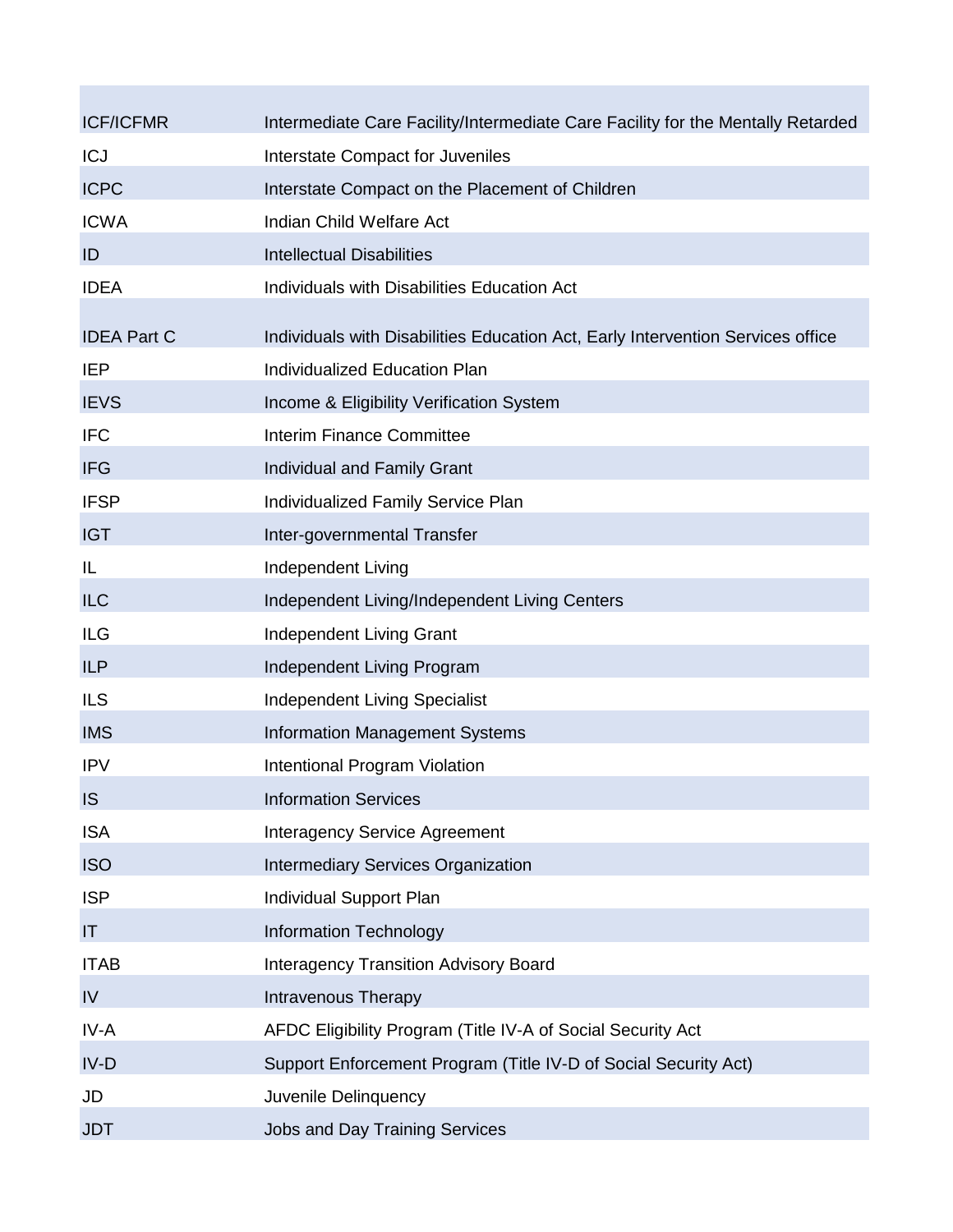| JJ                  | Juvenile Justice                                               |
|---------------------|----------------------------------------------------------------|
| <b>JJAC</b>         | Juvenile Justice Advisory Council                              |
| <b>JJAG</b>         | Juvenile Justice Advisory Group                                |
| <b>JJIS</b>         | Juvenile Justice Information System                            |
| <b>JJPO</b>         | Juvenile Justice Programs Office                               |
| <b>JJRC</b>         | Juvenile Justice Resource Center                               |
| <b>KinGAP</b>       | Kinship Guardianship Assistance Payment Program                |
| Kinship             | Kinship in Nevada Project                                      |
| <b>LCB</b>          | Legislative Counsel Bureau                                     |
| <b>LD</b>           | <b>Licensed Dietician</b>                                      |
| <b>LIHEA</b>        | Low Income Home Energy Assistance                              |
| <b>LPR</b>          | <b>Lawful Permanent Resident</b>                               |
| <b>LTC</b>          | Long Term Care                                                 |
| <b>LTCOP</b>        | Long Term Care Ombudsman Program                               |
| <b>LTSS</b>         | Long term services and supports                                |
| LV                  | Las Vegas                                                      |
| <b>MAABD</b>        | Medical Assistance for the Aged, Blind & Disabled              |
| <b>MAP</b>          | <b>Medical Assistance Program</b>                              |
| <b>MARS</b>         | Management and Administrative Reporting System                 |
| <b>MBES</b>         | Medicaid Budget and Expenditure System                         |
| <b>MCO</b>          | <b>Managed Care Organization</b>                               |
| <b>MCRT</b>         | Mobile Crisis Response Team                                    |
| <b>MDHS</b>         | Mental Health and Development Services                         |
| <b>MDT</b>          | Multi-disciplinary team                                        |
| <b>MEDI-CAL</b>     | California's Medicaid Program                                  |
| Medicare            | Medical Care (Federally administered Health Insurance Program) |
| <b>MEDOGAP</b>      | Medicare Gap (Medicare Complimentary Insurance Program)        |
| <b>MHDS</b>         | Division of Mental Health & Developmental Services             |
| <b>MMIS</b>         | Medicaid Management Information System                         |
| <b>MOST Program</b> | Mobile Outreach Safety Team                                    |
| <b>MOU</b>          | Memorandum of Understanding                                    |
| <b>MOW</b>          | <b>Meals on Wheels</b>                                         |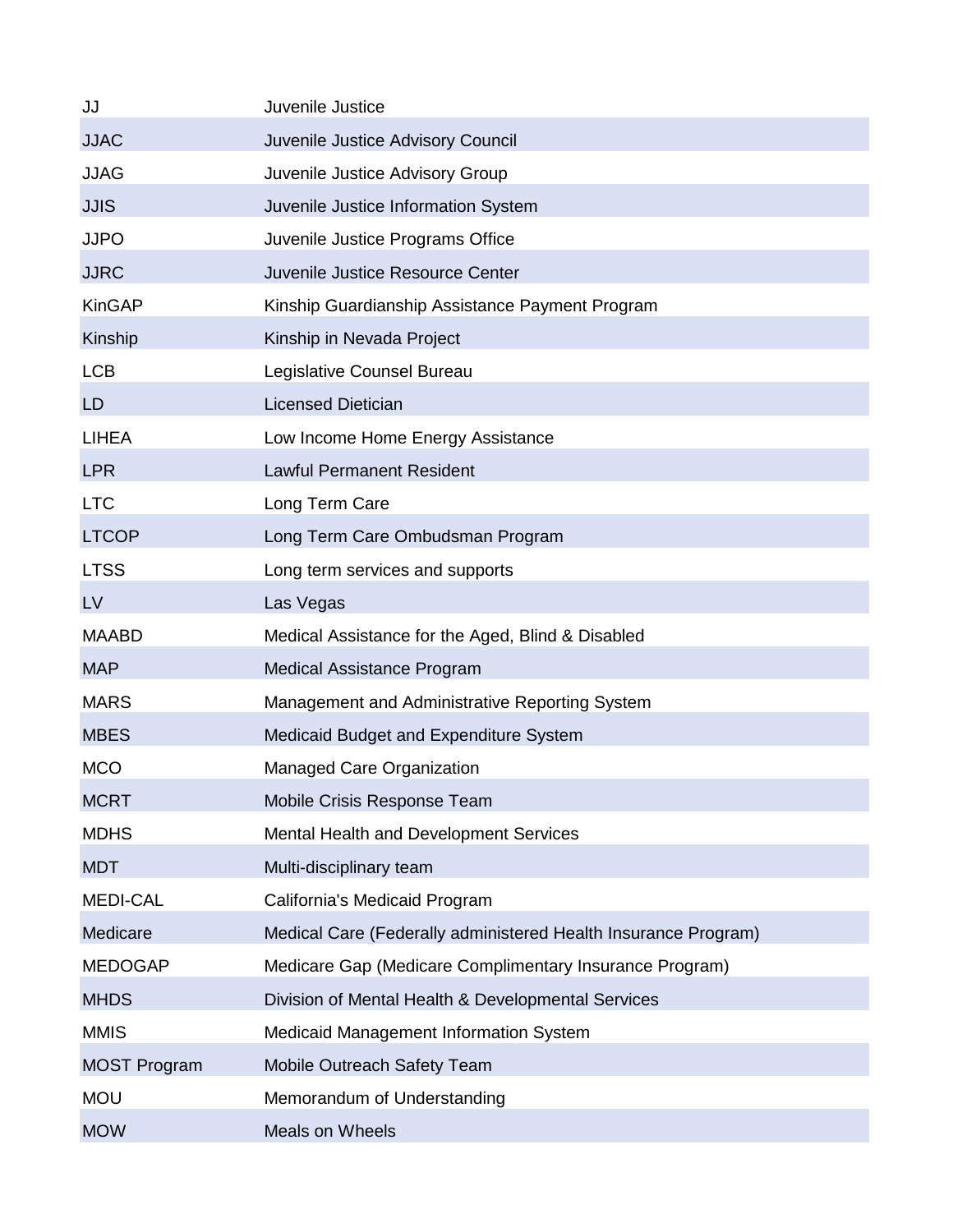| <b>MR</b>           | <b>Mental Retardation</b>                                               |
|---------------------|-------------------------------------------------------------------------|
| <b>MS</b>           | <b>Multiple Sclerosis</b>                                               |
| <b>NAC</b>          | Nevada Administrative Code                                              |
| <b>NANASP</b>       | National Association of Nutrition & Aging Services Program              |
| <b>NAPIS</b>        | National Aging Program Information System                               |
| <b>NARFE</b>        | National Association of Retired Federal Employees                       |
| <b>NCANS</b>        | National Child Abuse and Neglect Data System                            |
| <b>NCJA</b>         | <b>National Criminal Justice Association</b>                            |
| <b>NCOA</b>         | National Council on Aging                                               |
| <b>NCP</b>          | <b>Noncustodial Parent</b>                                              |
| <b>NCSEA</b>        | National Child Support Enforcement Association                          |
| <b>NDALC</b>        | Nevada Disability Advocacy and Law Center                               |
| <b>NDC</b>          | <b>National Drug Code</b>                                               |
| <b>NDOT</b>         | Nevada Department of Transportation                                     |
| <b>NEON</b>         | New Employees of Nevada                                                 |
| <b>NEW NV 2-1-1</b> | A phone number to connect with human and social services in your area   |
| <b>NF</b>           | <b>Nursing Facility</b>                                                 |
| <b>NFCSP</b>        | National Family Caregiver Support Program                               |
| <b>NGA</b>          | Notice of Grant Award                                                   |
| <b>NHP</b>          | <b>Nursing Home Placement</b>                                           |
| <b>NIC</b>          | National Institute of Corrections or National Interpreter Certification |
| <b>NICOA</b>        | Nevada Indian Council on Aging                                          |
| <b>NICU</b>         | Newborn Intensive Care Unit                                             |
| <b>NMO</b>          | Nevada Medicaid Office                                                  |
| <b>NNCAS</b>        | Northern Nevada Child and Adolescent Services                           |
| <b>NNCIL</b>        | Northern Nevada Center for Independent Living                           |
| <b>NOA</b>          | Notification of Award                                                   |
| <b>NOD</b>          | Notice of Decision                                                      |
| <b>NOMADS</b>       | Nevada Operations of Multi-Automated Data Systems                       |
| <b>NP</b>           | Not Participating in Medicare/Medicaid                                  |
| <b>NPE</b>          | Nutrition Program for the Elderly                                       |
| <b>NPLS</b>         | Nevada Parent Locator Service                                           |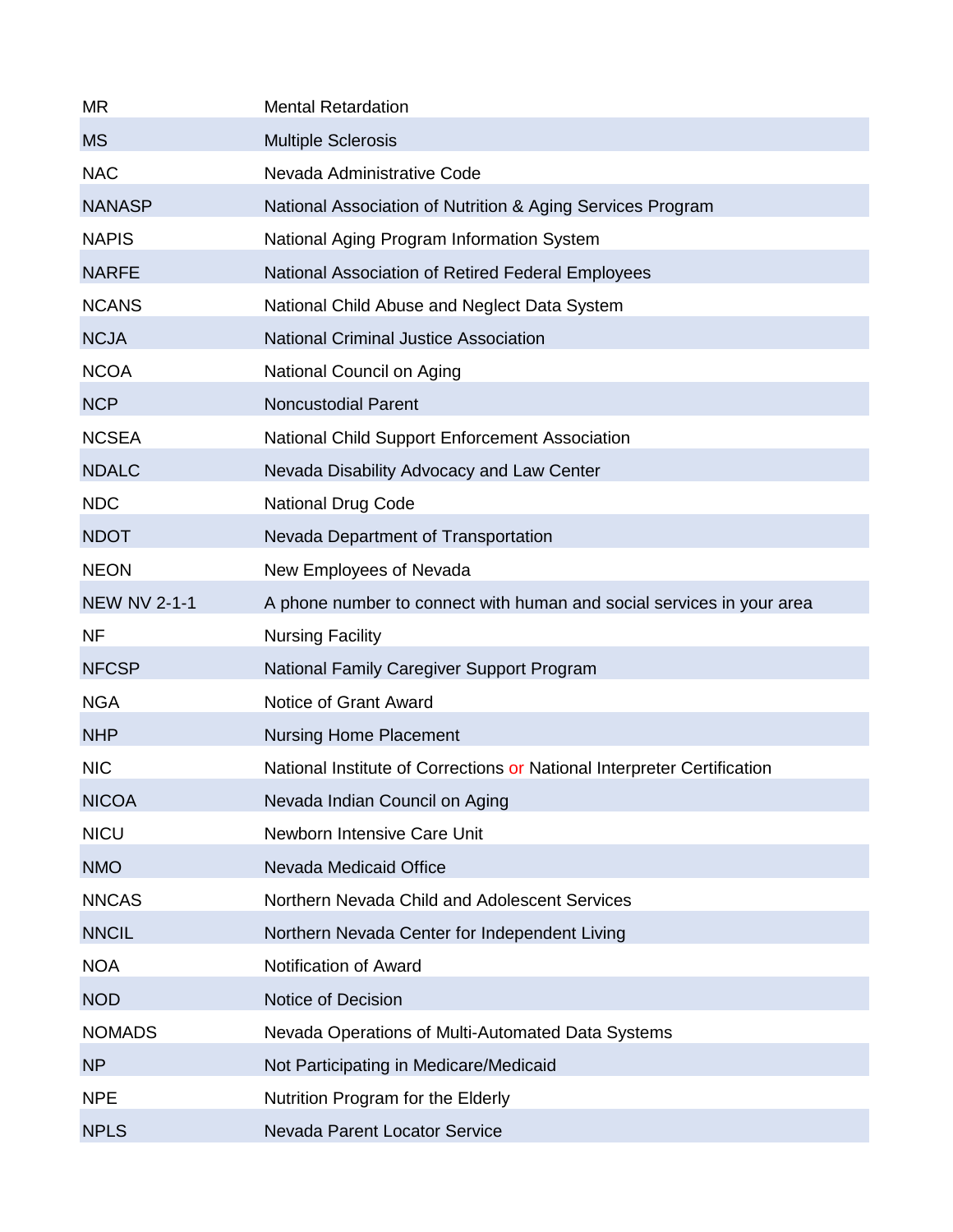| <b>NPT</b>   | Nevada Partnership for Training                                |
|--------------|----------------------------------------------------------------|
| <b>NRS</b>   | <b>Nevada Revised Statute</b>                                  |
| <b>NRTA</b>  | <b>National Retired Teacher Association</b>                    |
| <b>NSHC</b>  | <b>National Silver Hair Congress</b>                           |
| <b>NSIP</b>  | Nutrition Services Incentive Program Title III B, C, D, E USDA |
| <b>NWD</b>   | No Wrong Door                                                  |
| <b>NYTC</b>  | Nevada Youth Training Center                                   |
| <b>OAA</b>   | <b>Older Americans Act</b>                                     |
| <b>OASIS</b> | <b>Online Automated Self-Sufficiency Information Systems</b>   |
| <b>OBIL</b>  | Older Blind Independent Living                                 |
| <b>OCSE</b>  | Office of Child Support Enforcement                            |
| <b>ODS</b>   | <b>Office of Disability Services</b>                           |
| <b>OPPLA</b> | Other Planned Permanent Living Arrangement                     |
| <b>OSEP</b>  | <b>Office of Special Education Programs</b>                    |
| <b>OSHA</b>  | Occupational Safety and Health Act                             |
| <b>OT</b>    | Occupational Therapy                                           |
| <b>OUT</b>   | <b>Outpatient Therapy</b>                                      |
| OV           | <b>Office Visit</b>                                            |
| P&A          | Protection and Advocacy                                        |
| <b>PA</b>    | <b>Physician's Assistant</b>                                   |
| <b>PACAP</b> | <b>Public Assistance Cost Allocation Plan</b>                  |
| <b>PAO</b>   | Program Area Office                                            |
| <b>PARIS</b> | <b>Public Assistance Reporting Information</b>                 |
| Part-C       | Federally funded oversight body for EIS (Part-C of IDEA)       |
| <b>PAS</b>   | <b>Personal Assistance Services</b>                            |
| <b>PBS</b>   | <b>Positive Behavior Supports</b>                              |
| <b>PCC</b>   | <b>Person Centered Care</b>                                    |
| <b>PCCM</b>  | <b>Primary Care Case Management System</b>                     |
| <b>PCP</b>   | <b>Person Centered Planning</b>                                |
| <b>PD</b>    | <b>Physically Disabled</b>                                     |
| <b>PDC</b>   | <b>Professional Development Center</b>                         |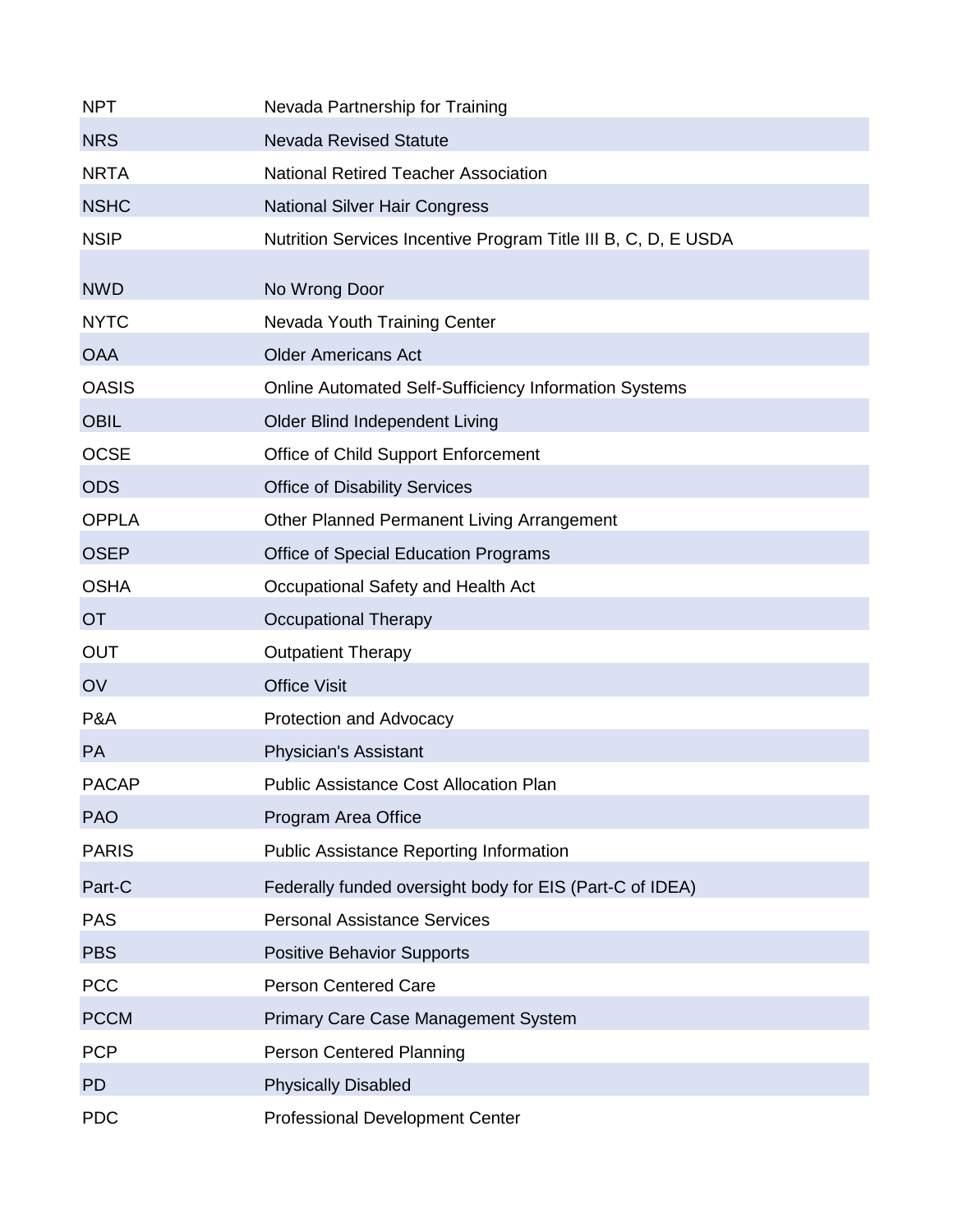| <b>PE</b>      | <b>Presumptive Eligibility</b>                                                        |
|----------------|---------------------------------------------------------------------------------------|
| <b>PERM</b>    | <b>Patient Error Rate Measurement</b>                                                 |
| <b>PEU</b>     | <b>Program Evaluation Unit</b>                                                        |
| <b>PFO</b>     | <b>Parental Financial Obligation</b>                                                  |
| <b>PHP</b>     | Prepaid Health Plan                                                                   |
| <b>PHS</b>     | <b>Public Health Services</b>                                                         |
| <b>PICU</b>    | Pediatric Intensive Care Unit                                                         |
| <b>PINs</b>    | Program Instructions - Nevada                                                         |
| <b>PLS</b>     | Parent Locator Service (Child Support)                                                |
| <b>POS</b>     | Plan of Service or Point of Service or Purchase of Services assistance                |
| <b>PPO</b>     | <b>Preferred Provider Organization</b>                                                |
| <b>PREA</b>    | Prison Rape Elimination Act or Program Review and Evaluation                          |
| <b>PRWORA</b>  | Personal Responsibility & Work Opportunity Reconciliation Act                         |
| <b>PT</b>      | <b>Physical Therapy</b>                                                               |
| <b>PWD</b>     | People with Disabilities                                                              |
| QA             | <b>Quality Assurance</b>                                                              |
| QC             | <b>Quality Control</b>                                                                |
| QDWI           | Qualified Disabled Working Individuals                                                |
| $QI$ 1         | Qualified Individual 1                                                                |
| $QI-1s$        | Qualifying Individuals - Medical Assistance for the Aged, Blind & Disabled<br>(MAABD) |
| $QI-2s$        | Qualifying Individuals - Medical Assistance for the Aged, Blind & Disabled<br>(MAABD) |
| QMB            | <b>Qualified Medicare Beneficiary</b>                                                 |
| <b>RC</b>      | <b>Relative Caregiver</b>                                                             |
| <b>RCF</b>     | <b>Residential Care Facilities</b>                                                    |
| <b>RD</b>      | Redetermination                                                                       |
| <b>RD</b>      | <b>Registered Dietician</b>                                                           |
| <b>RD Unit</b> | <b>Resource Development Unit</b>                                                      |
| <b>RES</b>     | <b>Residential Care Facility</b>                                                      |
| <b>RET</b>     | <b>Retirement Living Facility</b>                                                     |
| <b>RFI</b>     | Request for Information                                                               |
| <b>RFP</b>     | <b>Request for Proposal</b>                                                           |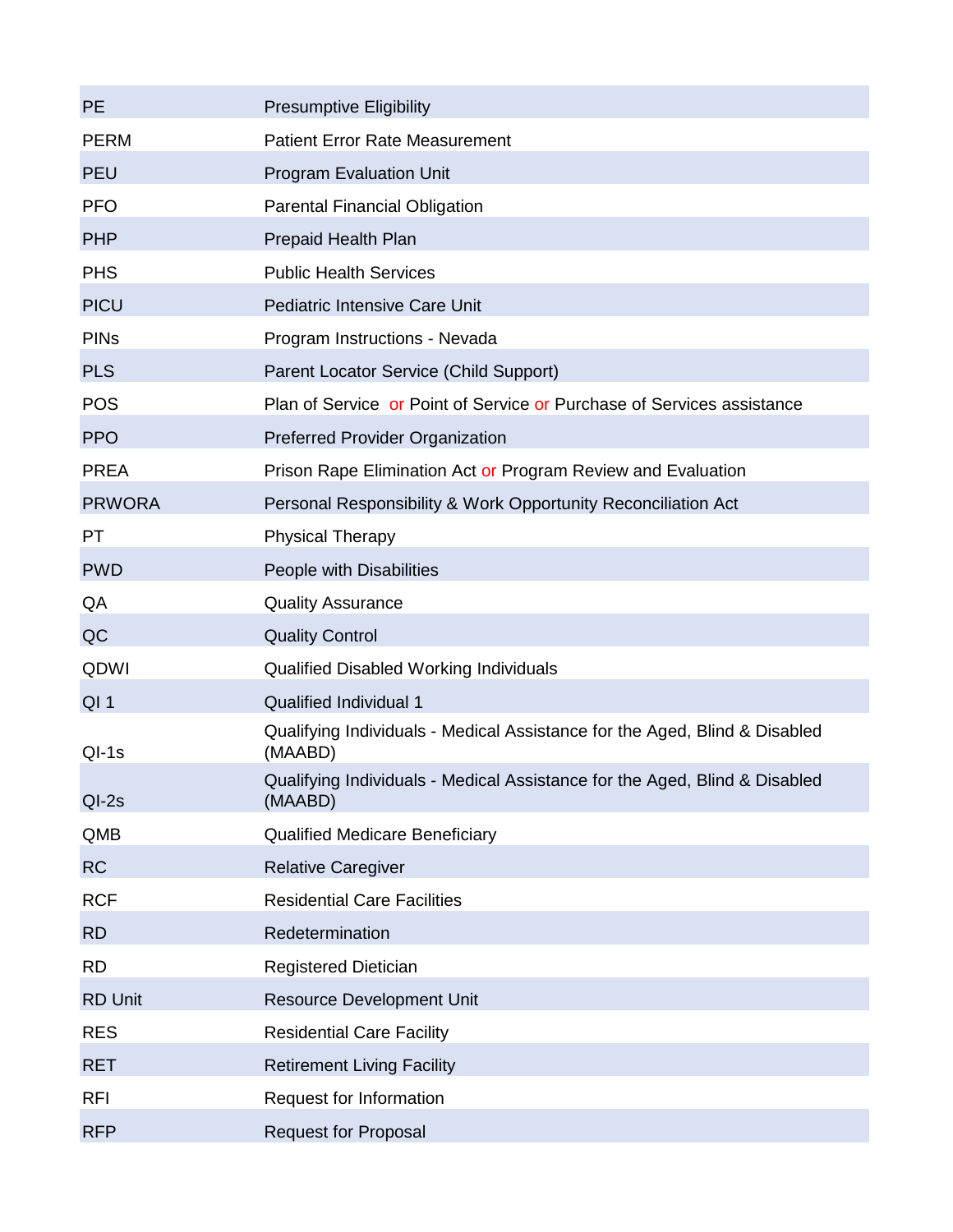| <b>RFQ</b>    | <b>Request for Qualifications</b>                    |
|---------------|------------------------------------------------------|
| <b>RHB</b>    | <b>Rehabilitation Therapy</b>                        |
| <b>RID</b>    | Registry of Interpreters for the Deaf                |
| <b>RMS</b>    | <b>Random Moment Sampling</b>                        |
| <b>RN</b>     | Reno                                                 |
| <b>ROE</b>    | <b>Review of Eligibility</b>                         |
| <b>RPG</b>    | <b>Regional Planning Group</b>                       |
| <b>RSP</b>    | <b>Respite Care</b>                                  |
| <b>RSU</b>    | <b>Rapid Stabilization Unit</b>                      |
| <b>RSVP</b>   | Retired and Senior Volunteer Program                 |
| <b>RT</b>     | <b>Respiratory Therapy</b>                           |
| <b>Rx</b>     | Prescription                                         |
| <b>SACWIS</b> | Statewide Automated Child Welfare Information System |
| <b>SALT</b>   | Seniors and Law Enforcement Together                 |
| <b>SAM</b>    | <b>State Administrative Manual</b>                   |
| <b>SAMS</b>   | Social Assistance Management System                  |
| <b>SAOR</b>   | <b>State Agency Operations Review</b>                |
| <b>SB</b>     | Senate Bill                                          |
| <b>SCHIP</b>  | State Children's Health Insurance Program            |
| <b>SCP</b>    | Senior Companion Program                             |
| <b>SCSEP</b>  | <b>Senior Community Service Employment Program</b>   |
| <b>SD</b>     | <b>Senior Dimensions</b>                             |
| <b>SED</b>    | <b>Severe Emotional Disturbance</b>                  |
| <b>SFC</b>    | <b>Specialized Foster Care</b>                       |
| <b>SFY</b>    | <b>State Fiscal Year</b>                             |
| <b>SHIP</b>   | State Health Insurance Assistance Program            |
| <b>SHLF</b>   | Silver Haired Legislature Forum                      |
| <b>SILC</b>   | Statewide Independent Living Council                 |
| <b>SLA</b>    | <b>Supported Living Arrangement</b>                  |
| <b>SLC</b>    | <b>Salt Lake City</b>                                |
| <b>SLMB</b>   | Special Low-Income Medicare Beneficiaries            |
| <b>SMAP</b>   | State Medical Assistance Percentage                  |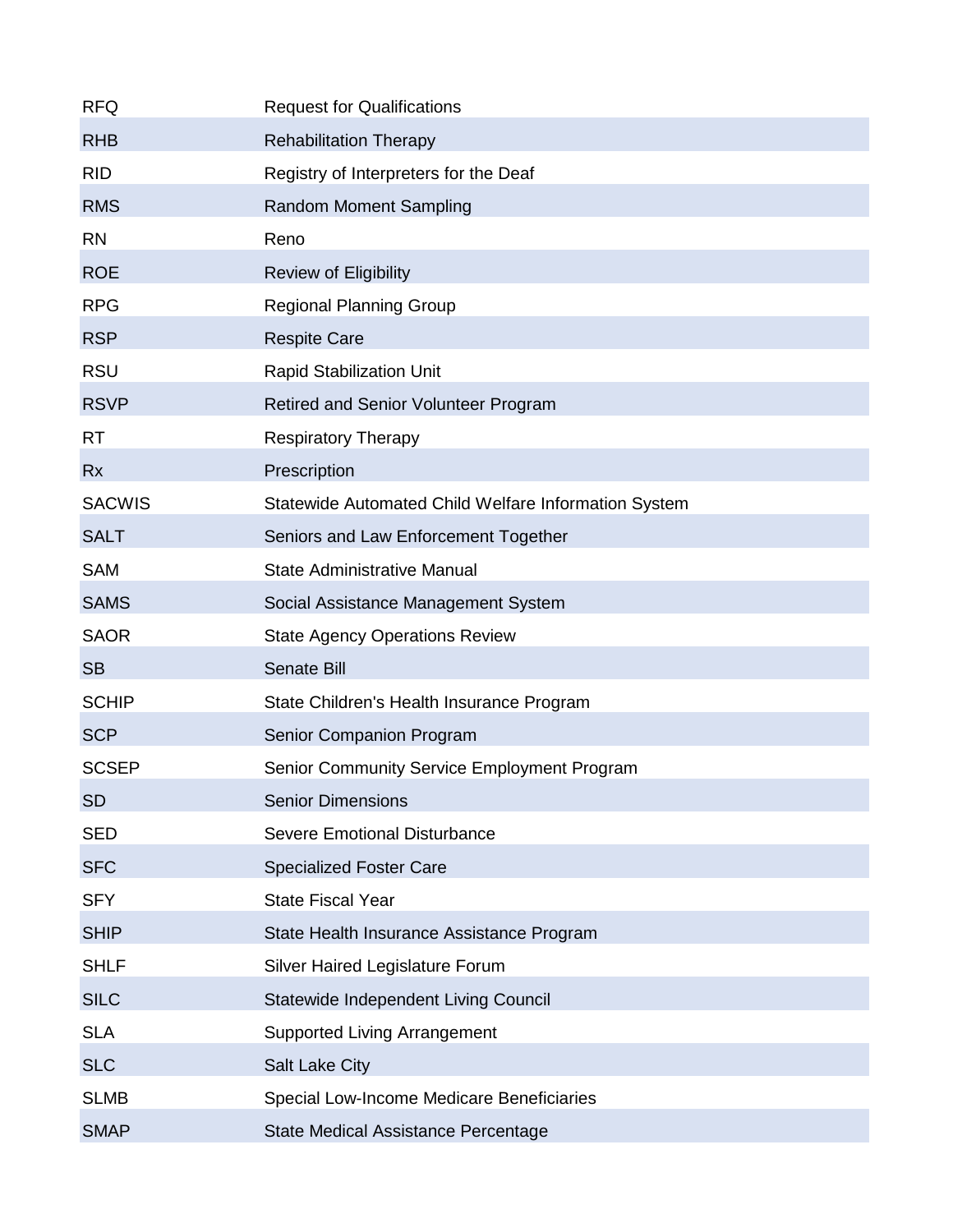| <b>SMO</b>    | <b>State Medicaid Office</b>                                |
|---------------|-------------------------------------------------------------|
| <b>SMP</b>    | <b>Senior Medicare Patrol</b>                               |
| <b>SNAP</b>   | Supplemental Nutritional Assistance Program                 |
| <b>SNCAS</b>  | Southern Nevada Child and Adolescent Services               |
| <b>SNCIL</b>  | Southern Nevada Center for Independent Living               |
| <b>SNF</b>    | <b>Skilled Nursing Facility</b>                             |
| <b>SNL</b>    | <b>Skilled Nursing Level</b>                                |
| <b>SNP</b>    | <b>Senior Nutrition Program</b>                             |
| <b>SOC</b>    | <b>System of Care Grant</b>                                 |
| <b>SOCS</b>   | Subcommittee on Communication Access                        |
| SOW           | Scope of Work                                               |
| <b>SPAC</b>   | <b>Strategic Plan Accountability Committee</b>              |
| <b>SPAP</b>   | State Pharmacy Assistance Program                           |
| <b>SPE</b>    | Single Point of Entry                                       |
| <b>SPIL</b>   | State Plan for Independent Living                           |
| <b>SS</b>     | <b>Social Security</b>                                      |
| <b>SSA</b>    | Social Security Administration (SSA) or Social Security Act |
| <b>SSBG</b>   | <b>Social Services Block Grant</b>                          |
| <b>SSDI</b>   | Social Security Disability Income                           |
| <b>SSG</b>    | Self Sufficiency Grant                                      |
| SSI           | Supplemental Security Income or Social Security Income      |
| SSM1          | Social Services Manager 1                                   |
| <b>SSN</b>    | <b>Social Security Number</b>                               |
| <b>SSP</b>    | Self Sufficiency Plan                                       |
| <b>ST</b>     | Speech Therapy                                              |
| <b>STAR</b>   | Senior Tax Assistance Reimbursement Program                 |
| <b>STARS</b>  | Serving Teens Achieving Real-Life Success                   |
| <b>SUA</b>    | <b>Standard Utility Allowance</b>                           |
| <b>SUB</b>    | Sub-Acute Care                                              |
| <b>SVYC</b>   | <b>Summit View Youth Center</b>                             |
| SW            | <b>Social Worker</b>                                        |
| <b>SWICAP</b> | State Wide Indirect Cost Allocation Plan                    |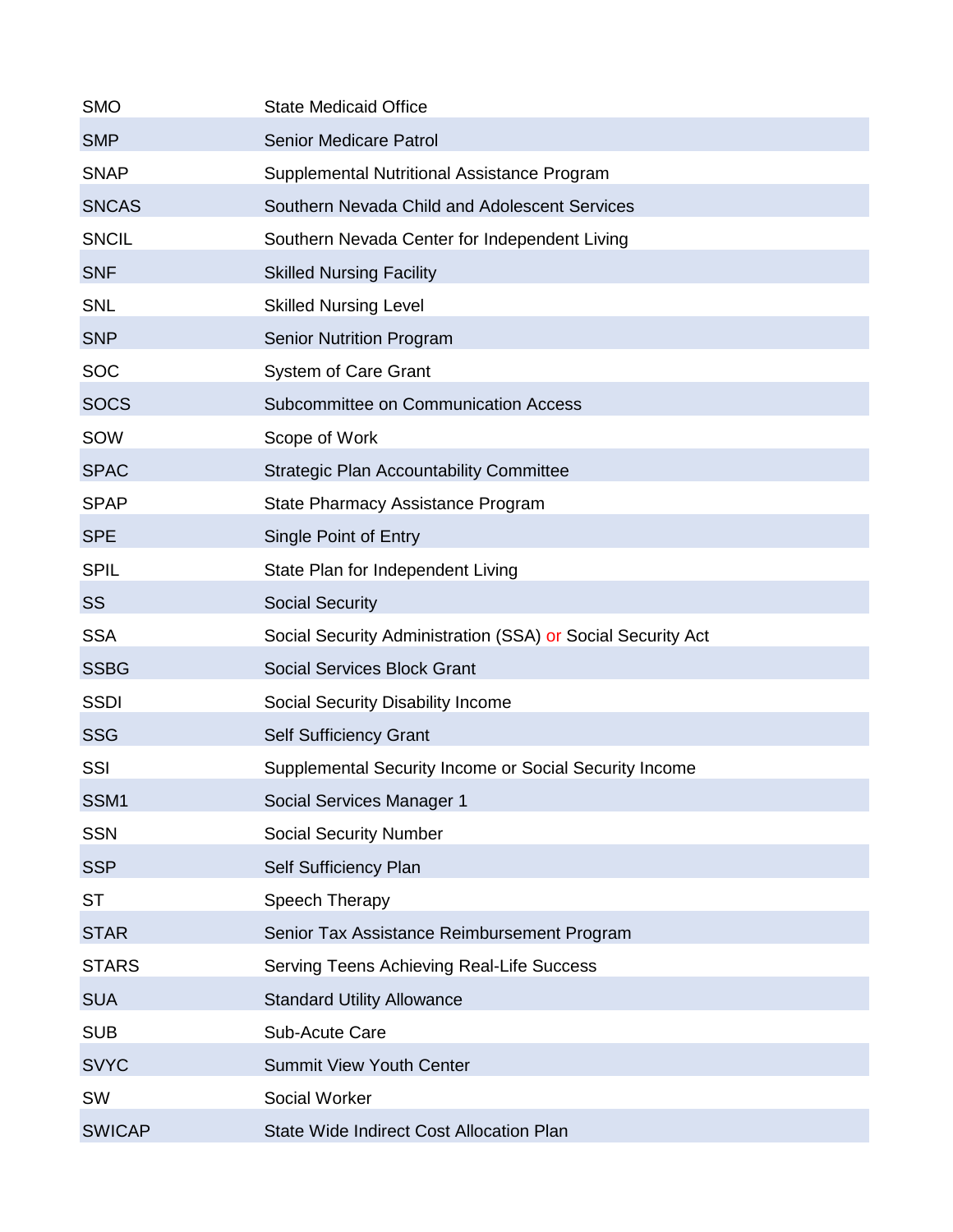| <b>SWOD</b>       | Social Worker of the Day                                                                                                                    |
|-------------------|---------------------------------------------------------------------------------------------------------------------------------------------|
| SWS1              | Social Work Supervisor 1                                                                                                                    |
| <b>TANF</b>       | Transitional (or Temporary) Assistance to Needy Families                                                                                    |
| <b>TBI</b>        | <b>Traumatic Brain Injury</b>                                                                                                               |
| <b>TC</b>         | <b>Telephone Contact</b>                                                                                                                    |
| <b>TDD</b>        | Telecommunications Device for the Deaf                                                                                                      |
| <b>TIN</b>        | <b>Technology Investment Notification</b>                                                                                                   |
| <b>TIR</b>        | <b>Technology Investment Request</b>                                                                                                        |
| Title III         | Pertains to AoA Nutrition Services Incentives Program (NSIP)                                                                                |
| Title III B       | Social Services (program funding or grant) Older Americans Act<br>Nutrition (program funding or grant) Older Americans Act & Home Delivered |
| Title III C1 & C2 | Meals                                                                                                                                       |
| Title III D       | In home services for frail, Older Americans Act                                                                                             |
| Title III E       | Nevada Caregiver Support (program funding/grant) Older Americans Act                                                                        |
| Title V           | Older Americans Act - Title V - Community Services Employment Program                                                                       |
| <b>Title XIX</b>  | Medicaid, Health Insurance for Low Income Persons                                                                                           |
| <b>Title XX</b>   | <b>Social Services Block Grant</b>                                                                                                          |
| <b>TPL</b>        | <b>Third Party Liability</b>                                                                                                                |
| <b>TRS</b>        | <b>Telecommunications Relay Service</b>                                                                                                     |
| <b>TTY</b>        | Text Telephone (same as TDD)                                                                                                                |
| <b>UIFSA</b>      | Uniform Interstate Family Support Act                                                                                                       |
| <b>UNITY</b>      | Unified Nevada Information Technology for Youth                                                                                             |
| <b>UNLV</b>       | University of Nevada, Las Vegas                                                                                                             |
| <b>UNR</b>        | University of Nevada, Reno                                                                                                                  |
| <b>UPL</b>        | <b>Upper Payment Limit</b>                                                                                                                  |
| <b>USDA</b>       | U.S. Department of Agriculture                                                                                                              |
| <b>VOCA</b>       | <b>Victims of Crime Act</b>                                                                                                                 |
| <b>VPRM</b>       | Volunteer Program Risk Management                                                                                                           |
| <b>VR</b>         | <b>Vocational Rehabilitation</b>                                                                                                            |
| <b>VRU</b>        | Voice Response Unit                                                                                                                         |
| <b>WCHSA</b>      | <b>Washoe County Human Services Agency</b>                                                                                                  |
| <b>WDSS</b>       | <b>Washoe County Department of Social Services</b>                                                                                          |